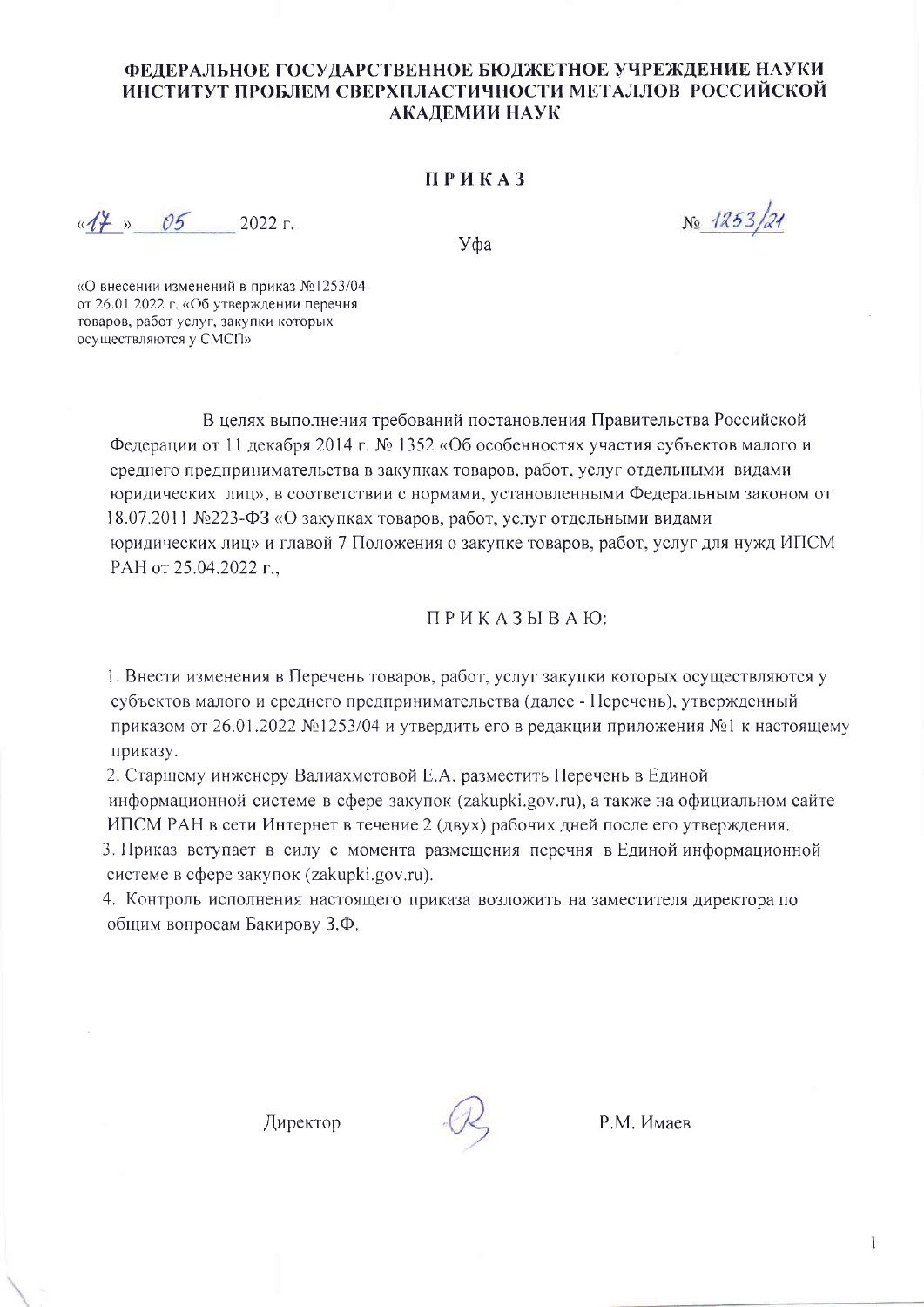к приказу №  $\frac{1253}{21}$  от  $\frac{17.05}{2022}$  2022г.

 $U$ тверждаю<br>Директор Р.М.Имаев  $\frac{1}{2022 \text{ r}}$  2022 r.

## Перечень товаров, работ, услуг, закупки которых осуществляются у субъектов малогои среднего предпринимательства

| $N_2$<br>$\mathbf{n}/\mathbf{n}$ | Классификация<br>по ОКПД2 | Наименование товаров, работ, услуг                                                                     |
|----------------------------------|---------------------------|--------------------------------------------------------------------------------------------------------|
| $\mathbf{1}$                     | 13.92                     | Изделия текстильные готовые (кроме одежды)                                                             |
| $\overline{2}$                   | 14.12                     | Спецодежда                                                                                             |
| $\overline{3}$                   | 14.19                     | Одежда прочая и аксессуары                                                                             |
| $\overline{4}$                   | 15.20                     | Обувь                                                                                                  |
| 5                                | 16.10                     | Лесоматериалы, распиленные и строганые<br>покрышки                                                     |
| 6                                | 16.21                     | Листы для облицовки и плиты многослойные                                                               |
| $\overline{7}$                   | 16.23                     | Изделия деревянные строительные и столярные прочие                                                     |
| 8                                | 16.29.14                  | Рамы деревянные для картин, фотографий, зеркал или<br>аналогичных предметов и прочие изделия из дерева |
| 9                                | 17.12                     | Бумага и картон                                                                                        |
| 10                               | 17.21                     | Бумага и картон гофрированные и тара бумажная и<br>картонная                                           |
| 11                               | 17.22                     | Изделия хозяйственные и санитарно- гигиенические и<br>туалетные принадлежности                         |
| 12                               | 17.23                     | Принадлежности канцелярские бумажные                                                                   |
| 13                               | 17.29                     | Изделия из бумаги и картона прочие                                                                     |
| 14                               | 18.12                     | Услуги печатные прочие                                                                                 |
| 15                               | 19.20                     | Нефтепродукты                                                                                          |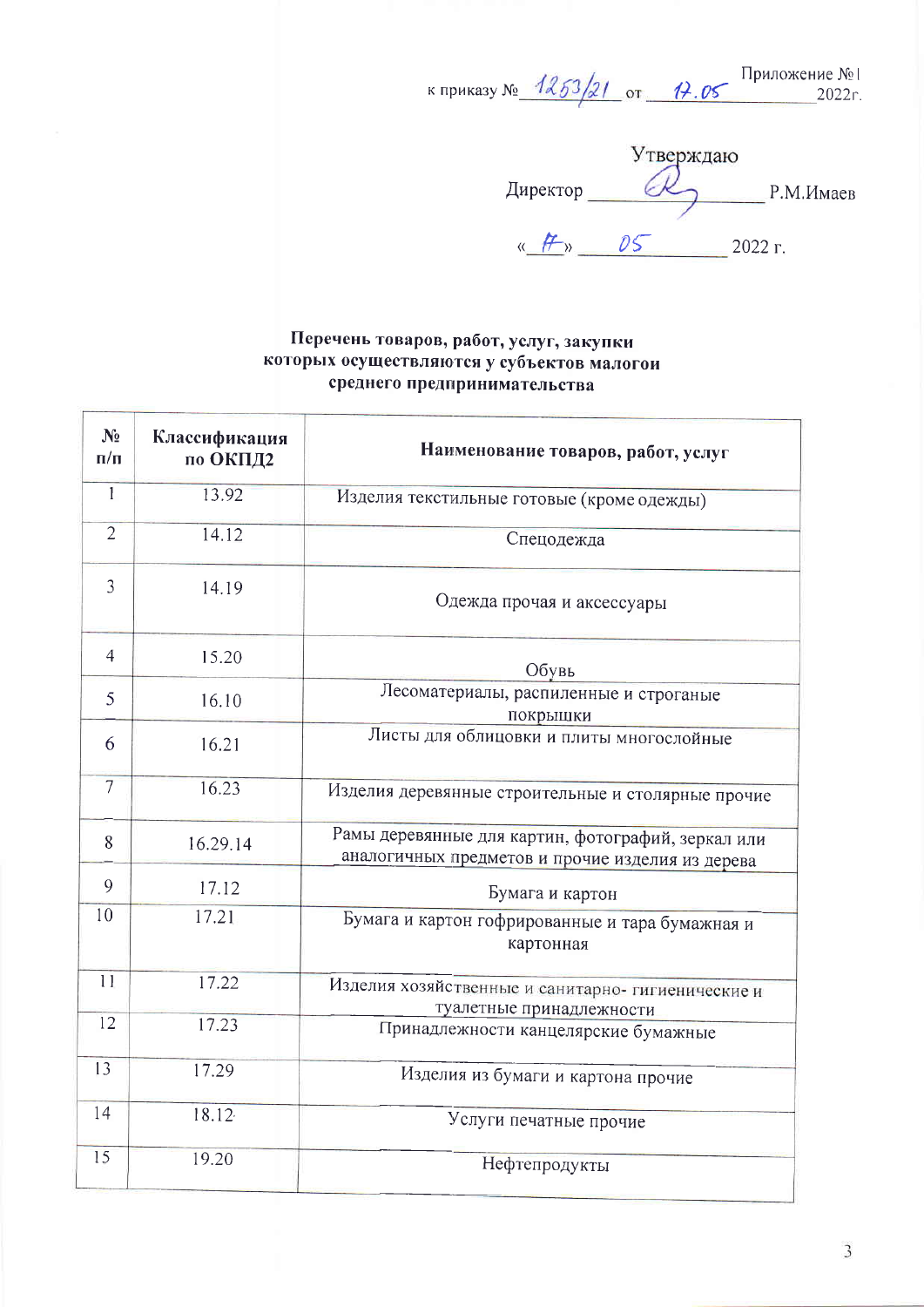| 16 | 20.11        | Газы промышленные                                                                                                         |
|----|--------------|---------------------------------------------------------------------------------------------------------------------------|
| 17 | 22.19.6      | Предметы одежды и ее аксессуары из вулканизированной<br>резины, кроме твердой резины (эбонита)                            |
| 18 | 20.30        | Материалы лакокрасочные и аналогичные для нанесения<br>покрытий, полиграфическиекраски и мастики                          |
| 19 | 20.4         | Мыло и средства моющие, средства чистящие и<br>полирующие, средства парфюмерные и косметические                           |
| 20 | 20.52        | Клеи                                                                                                                      |
| 21 | 22.11        | Шины, покрышки и камеры резиновые; восстановление<br>протекторов и резиновыхшин                                           |
| 22 | 22.2         | Изделия из пластмасс                                                                                                      |
| 23 | 22.23.1      | Изделия пластмассовые строительные; линолеум и твердые<br>неполимерные материалы для покрытия пола                        |
| 24 | 22.29        | Изделия пластмассовые прочие                                                                                              |
| 25 | 23.20        | Изделия огнеупорные                                                                                                       |
| 26 | 23.31        | Плиты и плитки керамические                                                                                               |
| 27 | 23.42        | Изделия санитарно-технические из керамики                                                                                 |
| 28 | 23.5         | Цемент, известь и гипс                                                                                                    |
| 29 | 24.10        | Железо, чугун, сталь и ферросплавы                                                                                        |
| 30 | 24.20.13     | Трубы круглого сечения прочие стальные                                                                                    |
| 31 | 25.62.2      | Услуги по обработке металлических изделий с<br>использованием прочих основных технологических<br>процессов машиностроения |
| 32 | 25.72        | Замки и петли                                                                                                             |
| 33 | 25.73        | Инструмент                                                                                                                |
| 34 | 25.94        | Изделия крепежные и винты крепежные                                                                                       |
| 35 | 25.99.29     | Изделия из недрагоценных металлов прочие,не включенные в<br>другие группировки                                            |
| 36 | 25.99.24.120 | Рамки для фотографий, картин или аналогичных изделий из<br>недрагоценных металлов                                         |
| 37 | 26.20        | Компьютеры и периферийное оборудование                                                                                    |
| 38 | 26.30.5      | Устройства охранной или пожарной сигнализации и<br>аналогичная аппаратура                                                 |
| 39 | 26.51.6      | Инструменты и приборы прочие для измерения, контроля и<br>испытаний                                                       |
| 40 | 27.11.50.120 | Преобразователи электрические статические                                                                                 |

 $\overline{4}$